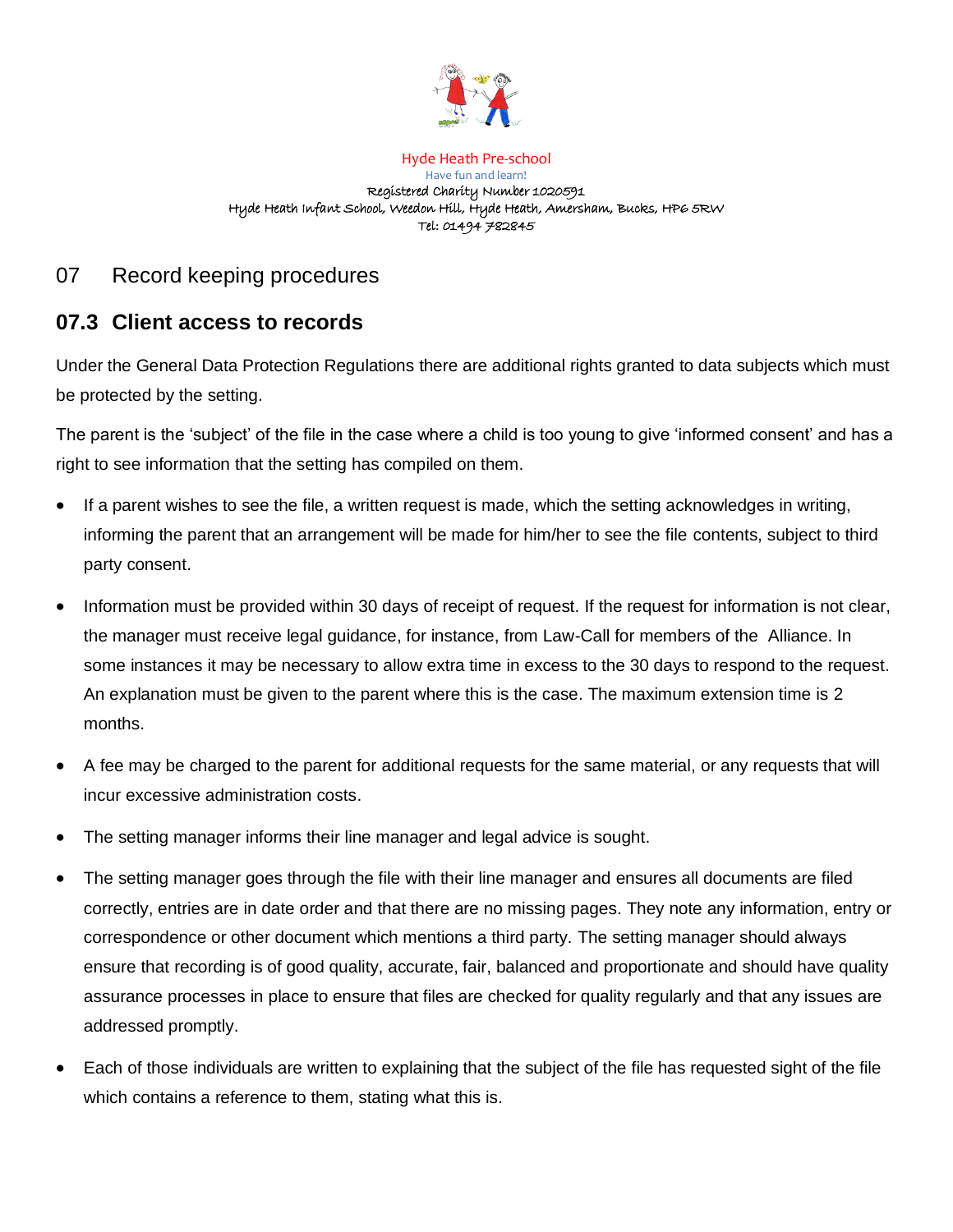- They are asked to reply in writing to the setting manager giving or refusing consent for disclosure of that material.
- Copies of these letters and their replies are kept on the child's file.
- Agencies will normally refuse consent to share information, and the parent should be redirected to those agencies for a request to see their file held by that agency.
- Entries where you have contacted another agency may remain, for example, a request for permission from social care to leave in an entry where the parent was already party to that information.
- Each family member noted on the file is a third party, so where there are separate entries pertaining to each parent, step-parent, grandparent etc, each of those have to be written to regarding third party consent.
- Members of staff should also be written to, but the setting reserves the right under the legislation to override a refusal for consent, or just delete the name and not the information.
	- If the member of staff has provided information that could be considered 'sensitive', and the staff member may be in danger if that information is disclosed, then the refusal may be granted.
	- If that information is the basis of a police investigation, then refusal should also be granted.
	- If the information is not sensitive, then it is not in the setting's interest to withhold that information from a parent. It is a requirement of the job that if a member of staff has a concern about a child and this is recorded; the parents are told this at the start and in most cases, concerns that have been recorded will have been discussed already, so there should be no surprises.
	- The member of staff's name can be removed from an entry, but the parent may recognise the writing or otherwise identify who had provided that information. In the interest of openness and transparency, the setting manager may consider overriding the refusal for consent.
	- In each case this should be discussed with members of staff and decisions recorded.
- When the consent/refusals have been received, the setting manager takes a photocopy of the whole file. On the copy file the document not to be disclosed is removed (e.g. a case conference report) or notes pertaining to that individual in the contact pages blanked out using a thick marker pen.
- The copy file is then checked by the line manager and legal advisors verify that the file has been prepared appropriately, for instance, in certain circumstances redaction may be appropriate, for instance if a child may be damaged by their data being seen by their parent/carer, e.g. if they have disclosed abuse. This must be clarified with the legal adviser.
- The 'cleaned' copy is then photocopied again and collated for the parent to see.